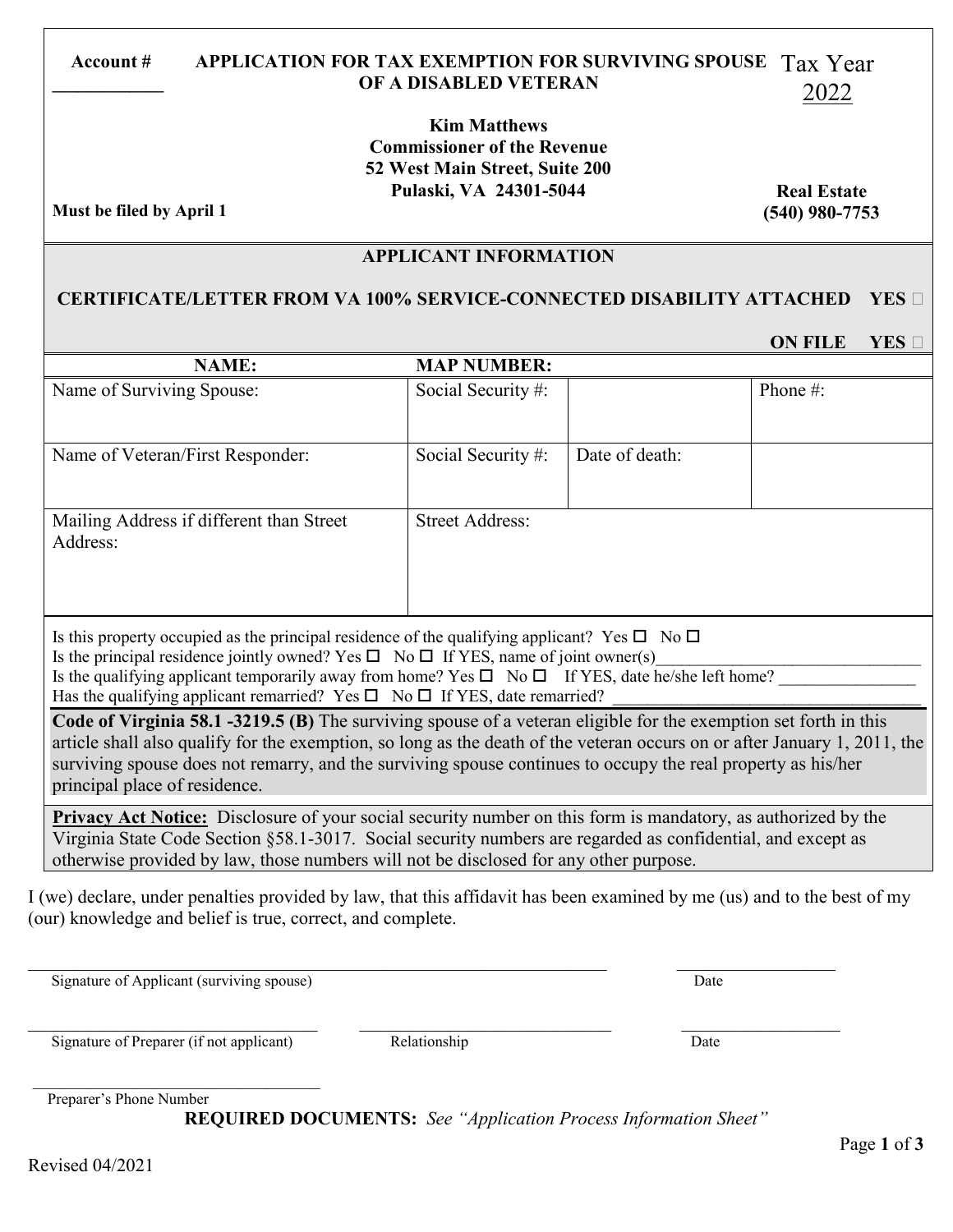| <b>OFFICE USE ONLY</b>                                          |              |       |  |
|-----------------------------------------------------------------|--------------|-------|--|
| Owner of Record:                                                | Map Number:  |       |  |
| Qualifies?<br>$\Box$ Yes<br>$\square$ No<br>If no, explain why: | Approved By: | Date: |  |

|                       | Non-Exempt | Exempt |
|-----------------------|------------|--------|
| Land Value            |            |        |
| <b>Building Value</b> |            |        |
| Total Value:          |            |        |
| Tax Rate:             |            |        |
| Tax Levy              |            |        |